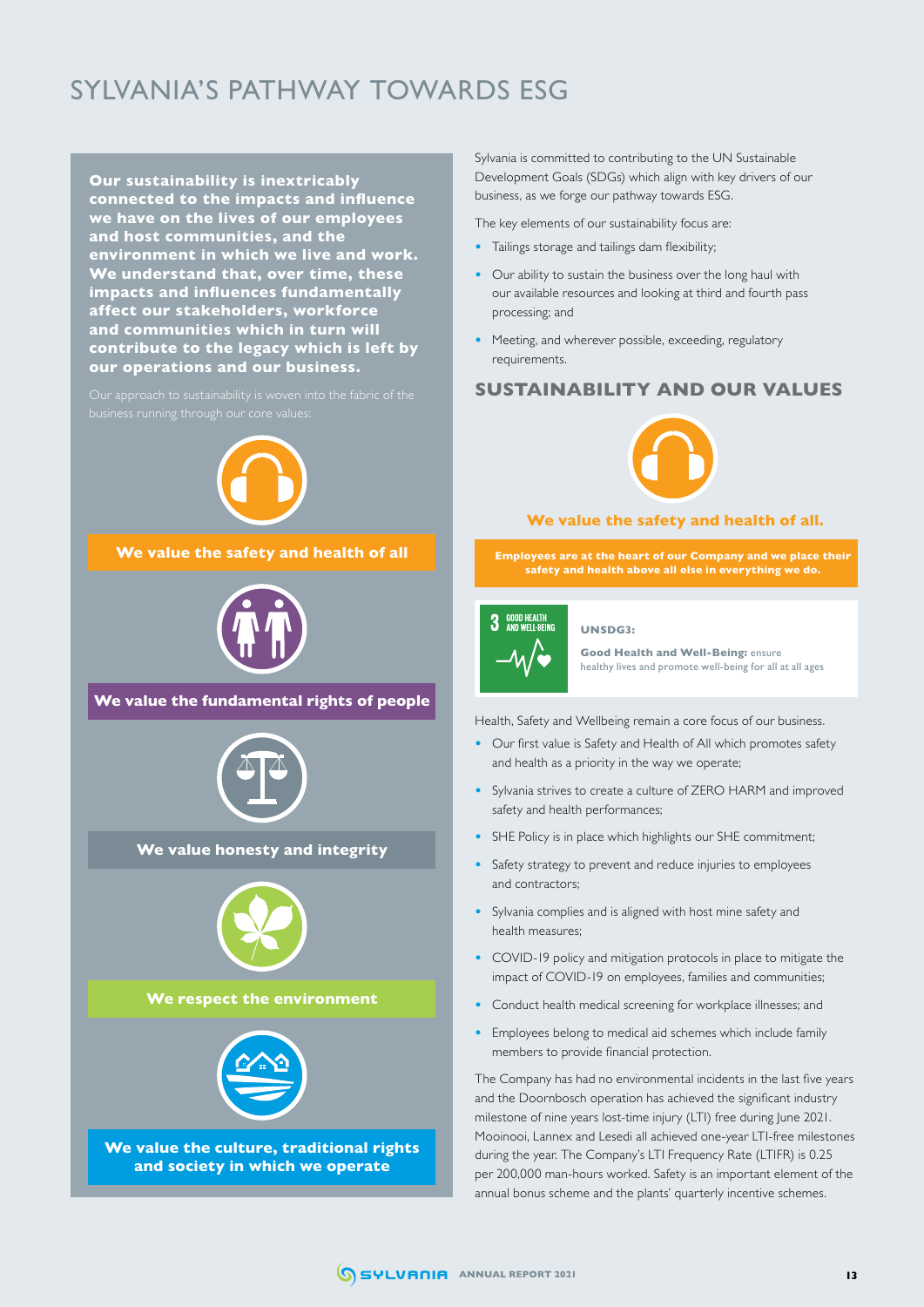Whilst COVID-19 has been a significant focus of our regular health and safety reporting during the past year, it is a credit to management that, during this period, and since the commissioning of our first plant some 13 years ago, there were no other significant health or environmental incidents reported. Further, management's focus on the identification and minimisation of pandemic-associated risk has been relentless, particularly given the unique challenges presented in mine working areas.

Sylvania has adopted a structured approach towards managing the COVID-19 risk posed. Sylvania believes that vaccines are key in the fight against the pandemic, together with other control protocols. We acknowledge that vaccines are a personal choice and we encourage employees to be vaccinated. Sylvania supports the vaccination of its employees against COVID-19 with the intent to mitigate the impact of COVID-19 and its spread. Currently we are tracking and monitoring COVID-19 cases and the vaccinations of our employees. We have drafted a COVID-19 vaccination policy and continuously create awareness, provide updates and share information relating to COVID-19 and vaccinations. Sylvania has identified opportunities to collaborate with various role players and stakeholders regarding the vaccination of our employees.



### **UNSDG5:**

**Gender Equality:** achieve gender equality and empower all women and girls

Since 2020, the Group's employee complement has grown by 10% to 628, with the majority of our employees recruited from our local host towns and settlements.

Our commitment to local community employment and engagement also adheres to South African Mining Charter requirements, and aligns with the United Nations Sustainable Development Goal No 1 (UN SDG No 1), in the fight against poverty, particularly in rural environments.

In aiming for a well-balanced and inclusive employee profile, we have established an employee equity forum which is represented by members from all levels of the organisation. This forum is well supported by employees and the union, and meets quarterly to discuss concerns around equity, skills development and other associated matters which arise and to plot improvements that may be required.

To boost our diversity profile, we have created structures and procedures to seek to remove barriers to this goal, both in terms of gender and ethnicity. In terms of our employment equity targets we strive to significantly increase our female workforce and Historically Disadvantaged Persons (HDP) appointments at a senior level. Currently women represent 19% of the workforce.

We plan to fast track women representation within the Company by introducing a number of interventions, namely the appointment of females within our Community Inhouse Programme. This programme is specifically earmarked to train individuals for the workplace. At least 30% of the programme intake is allocated for females. These delegates are viewed to be our talent pool for recruitment at Core & Critical Skills. We are further committed to earmark roles for females aligned with our Equity targets.

## **Table 1: Workforce profile**

|                         | Male     |                   | Male Female Female |               | <b>Total</b> |
|-------------------------|----------|-------------------|--------------------|---------------|--------------|
| <b>Levels</b>           |          | <b>HDPs White</b> | <b>HDPs</b>        | White         |              |
| Executive<br>Management | $\Omega$ | 5                 | $\Omega$           | $\mathcal{L}$ |              |
| Senior Management       | 5        | $\overline{2}$    | $\Omega$           |               | 18           |
| Middle Management       | 20       | $\overline{3}$    | $\mathcal{D}$      | 3             | 38           |
| Junior Management       | Ш        | 28                | 29                 | 4             | 182          |
| Core & critical Skills  | 313      |                   | 69                 | $\Omega$      | 383          |
| Total:                  | 449      | 59                | 100                | 20            | 628          |

#### **8** DECENT WORK AND **DG8:**



**Decent work and economic growth: promote** sustained, inclusive and sustainable economic growth, full and productive employment and decent work for all

Our strategy in terms of human capital is driven by the company's business imperatives. Labour relations are a critical element of our human capital discipline: our employment policies, procedures and practices are guided by South African labour relations legislation, which is highly evolved, and on a par with that of developed nations. Freedom of association is implicit in our labour relations discipline and employees have rights to organise as per their legislatively protected rights in this regard.

The organisation's human and intellectual capital function is guided by our business strategy. Our employment policies, procedures and practices take into account and comply with the relevant labour legislation of South Africa. South Africa is a member country of the International Labour Organisation (ILO) and the country's labour legislation, particularly for an emerging economy, is evolved and our recruitment initiatives focus on local communities in areas surrounding our operations.

**The Group has contributed to the South African economy in several ways.**

| <b>ZAR608.0m</b> | <b>Total SA procurement</b>                                                        |  |
|------------------|------------------------------------------------------------------------------------|--|
| <b>ZAR290.5m</b> | <b>Employee and related</b><br>payments include:<br><b>Salaries and wages</b><br>٠ |  |
|                  | <b>Contributions and employees'</b><br>۰<br>tax paid                               |  |
|                  | <b>Employee dividend</b><br>$\bullet$<br>participation scheme                      |  |
| <b>ZARI.Ibn</b>  | The Group paid the following<br>to the South African Revenue<br><b>Services:</b>   |  |
|                  | <b>Income tax</b>                                                                  |  |
|                  | Value added tax<br>$\bullet$                                                       |  |
|                  | Dividend withholding tax<br>٠                                                      |  |
|                  | <b>Mineral royalty tax</b><br>$\bullet$                                            |  |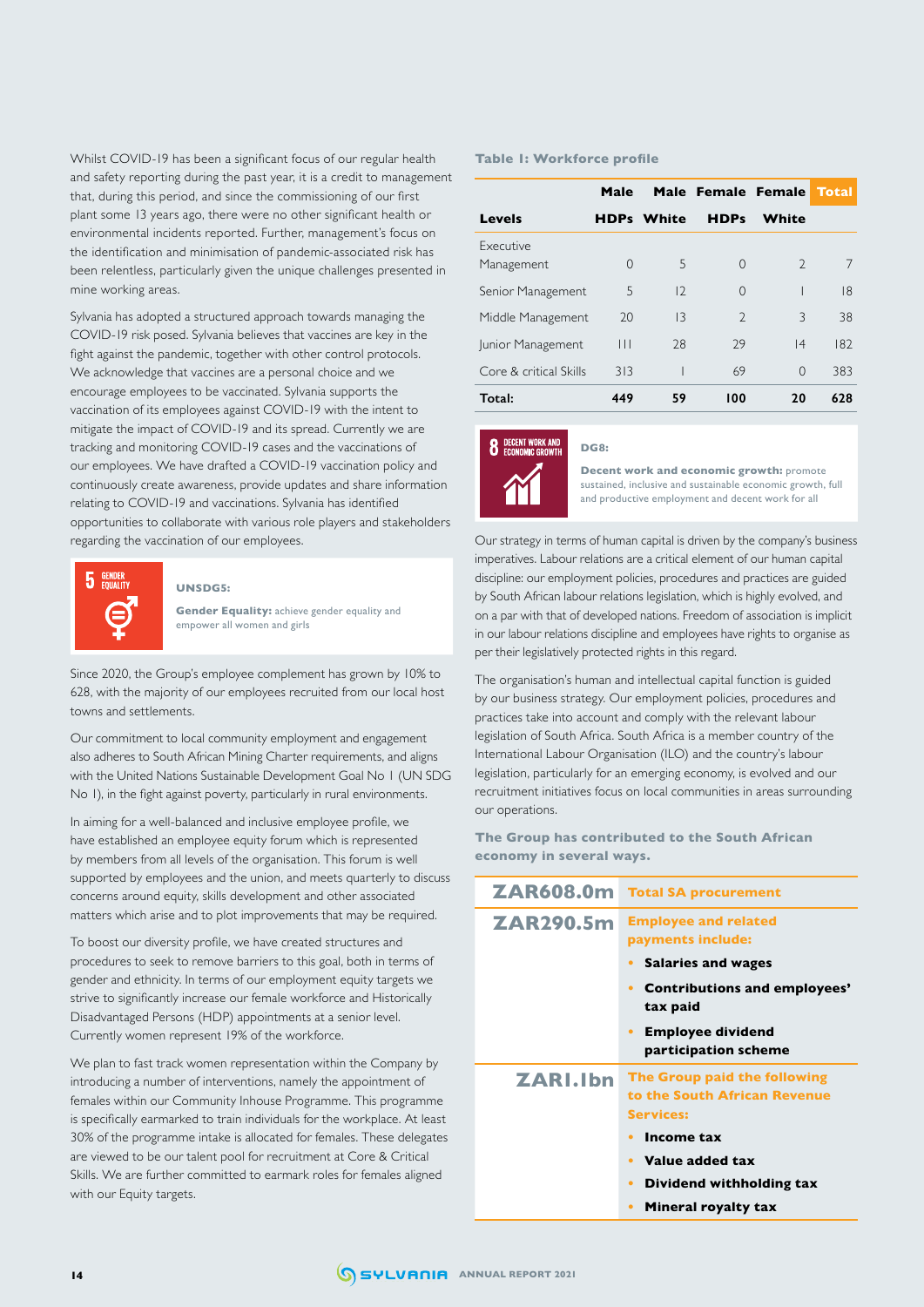

## **We value the fundamental rights of people**

## **We treat all people with dignity and respect.**

1<sup>NO</sup><br>1 POVERTY

## **UNSDG1:**

**No Poverty:** end poverty in all forms everywhere; and



## **UNSDG2:**

**Zero Hunger:** end hunger, achieve food security and improved nutrition and promote sustainable agriculture

Sylvania continues to be involved in a number of community outreach and upliftment programmes, including:

- **•** Monthly feeding scheme for home-based care and preprimary schools;
- **•** The Company provided study guides for a local Secondary School;
- **•** Providing winter clothes to school children in the local communities in which we operate;
- **•** Donation of office furniture;
- **•** Assisting youth with various school projects The Company donated shoes to two primary schools and also provided the sports academy with soccer boots;
- **•** The Company donated online learning material and text books to Grade 12 learners in the community to assist with self-study when schools were closed due to lockdown;
- **•** A monthly ongoing feeding scheme was started for children in the community who lost parents due to COVID;
- **•** The Company assisted and provided food parcels to communities in need during the COVID-19 pandemic; and
- **•** The Company donated a 10k litre water tank with steel stands to provide running water in a local community.

The Company plans to roll out a number of new community and development initiatives in FY2022.

Furthermore, our employees, key stakeholders in the business, were rewarded in the year with the first distributions of the EDEP, launched in FY2020. This was designed to give lower-level employees a vehicle whereby they can participate in a percentage of the company's equity returns without the complexity of holding foreign shares.

The plan was implemented with no dilution to shareholdings and via share buybacks at substantially lower prices. The EDEP also provides another leg to the company's employee remuneration strategy.

**UNSDG4:** 



**Quality Education:** ensure inclusive and equitable quality education and promote lifelong learning opportunities for all

The organisation implements a number of programmes to build capacity and enhance skills development. All training and development programmes initiated are aligned with the Company's strategic and operational goals on the one hand and on the other are creditbearing and accredited through the Mining Qualification Authority (MQA). Development programmes are not limited to employees, but extend into our mining communities, illustrating our commitment to communities beyond the mine gate.

Various operational, legal and developmental staff training sessions were conducted during the year covering a range of 18 topics, with 1,080 delegates attending, and our three metallurgical students at the Eastern operations were able to keep their internships going. Given the working environment, and the associated statutory requirements, the emphasis of most of the training programmes is on safety and health.



## **We value honesty and integrity**

**We act honestly and show integrity by continuously striving towards "doing what we say we are going to do" and showing commitment towards our accountabilities of delivering high performance outcomes, thus projecting an image of professionalism and meeting the expectations of our colleagues, investors, business partners and social partners.**

#### **9 INDUSTRY, INNOVATION UNSDG9:**



**Industry, innovation and infrastructure:** build resilient infrastructure, promote inclusive and sustainable industrialisation and foster innovation

Relationships with our stakeholders are the foundation upon which much of our business planning and strategy is based and which inform our material issues. Our focus is on accountability and engagement with communities and developing inclusive innovation and infrastructure within them.

The material results of stakeholder engagement programmes are presented in quarterly, interim and annual reports. Our stakeholder engagement programme is integrated into the company's various disciplines.

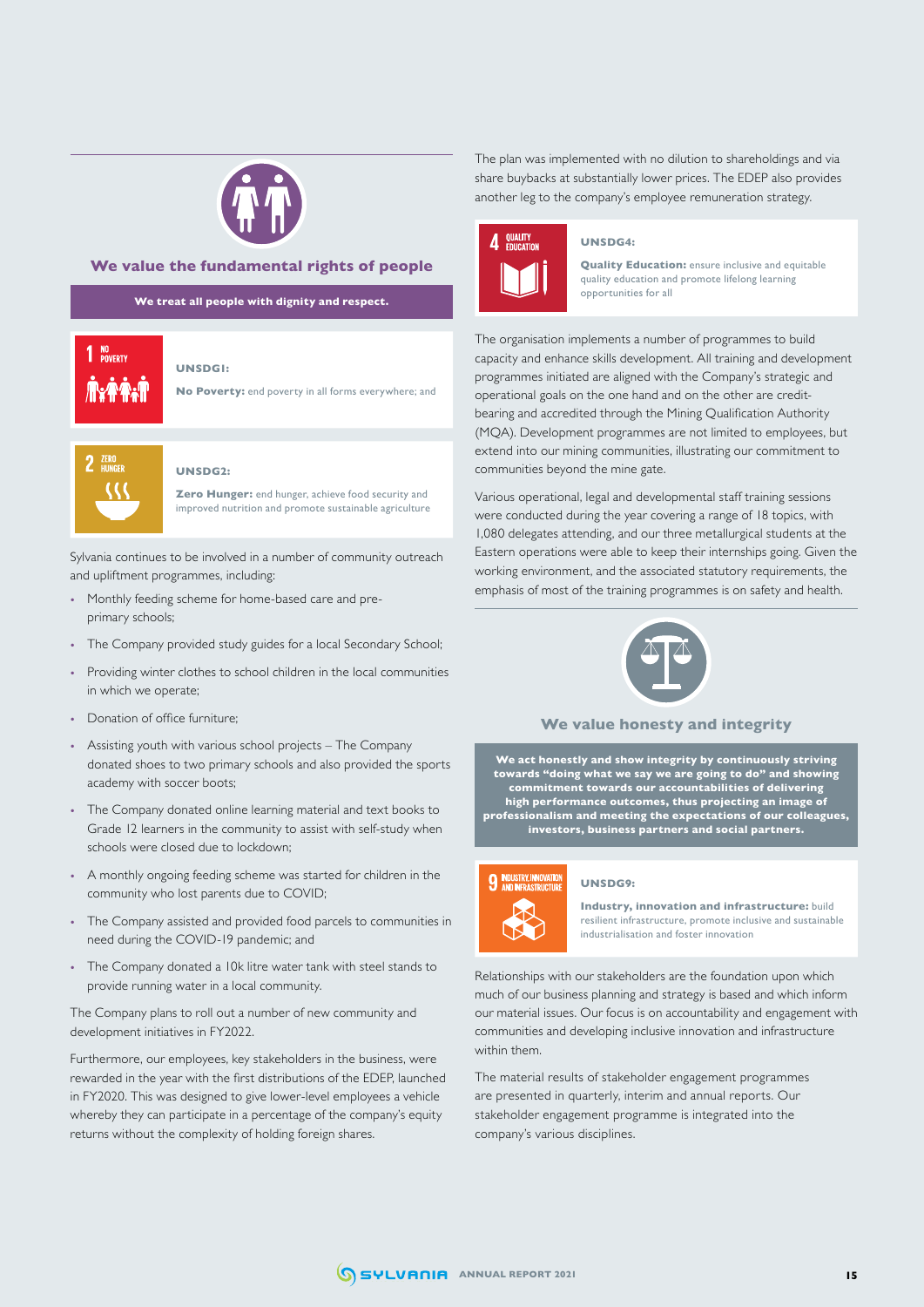## SYLVANIA'S PATHWAY TOWARDS ESG *continued*

| <b>Stakeholder group</b>                                                                             | <b>Stakeholder profile</b>                                                                                                                                  | <b>Engagement platforms</b>                                                                                                                                                                                                                                                     |  |
|------------------------------------------------------------------------------------------------------|-------------------------------------------------------------------------------------------------------------------------------------------------------------|---------------------------------------------------------------------------------------------------------------------------------------------------------------------------------------------------------------------------------------------------------------------------------|--|
| <b>Host mines</b>                                                                                    | Our host mines provide the company with critical<br>feedstock for our retreatment operations                                                                | Formal meetings to discuss operational matters                                                                                                                                                                                                                                  |  |
| <b>Financial community</b>                                                                           | The financial community provides the capital required to<br>invest in growth projects; the business needs to present<br>itself as an investment opportunity | The company's AIM listing requires regulatory<br>communications to shareholders. Investor briefings,<br>roadshows, meetings and a company website used to<br>reach this target audience. In COVID times the bulk of<br>these interactions have taken place on virtual platforms |  |
| <b>Employees, unions</b>                                                                             | Employees are represented by the majority union the<br>National Union of Mineworkers                                                                        | This relationship is governed by a recognition agreement<br>which provides for regular meetings.                                                                                                                                                                                |  |
| Authorities - local,<br>provincial and national<br>government structures                             | DMRE, SARS, Treasury, Environmental Affairs, etc.                                                                                                           | Formal meetings, visits and correspondence                                                                                                                                                                                                                                      |  |
| Host mine transformation departments, Sylvania<br><b>Communities</b><br>community liaison structures |                                                                                                                                                             | Meetings at operational level are the vehicle for<br>discussing community concerns and expectations.<br>Appropriate programmes are identified with the<br>cooperation of the host mines.                                                                                        |  |

## **Table 2: Principal stakeholders, their function and our engagement process**



## **UNSDG16:**

**Peace, Justice and Strong Institutions:**  promote peaceful and inclusive societies for sustainable development, provide access to justice for all and build effective, accountable and inclusive institutions at all levels

Labour stability is a key issue for management. The relationship with the representative employee union, the National Union of Mineworkers (NUM), is governed by a recognition agreement, which regulates the industrial relations discipline and includes provision for consultation and negotiation. There were no strikes or lockouts during the financial year. The Western Operations will undergo their bi-annual wage negotiations for implementation in FY2022.



## **We respect the environment**

**We act in a manner that is sustainable and environmentally responsible, applying professional and innovative methods.**

 $13$  CLIMATE

## **UNSDG13:**

**Climate Action:** take urgent action to combat climate change and its impacts

Sylvania is aware of both the growing demand for ESG transparency and the needs of our investors; seeking investments characterised by risk-adjusted financial returns, long-term value, and environmental resilience. Practically this makes for good business and simultaneously serves our investors, wanting long-term value from their investments during this climate transition and reduced carbon emissions.

In anticipation of this Sylvania pro-actively carried out its Pre-Feasibility Investigation into a Greenhouse Gas Emissions Compliance exercise for its South African operations. Even though there is a carbon tax levied on the mining industry in South Africa, Sylvania has ensured that its operations are below the current threshold. Furthermore, following on from this feasibility exercise, Sylvania management and operations have begun the following:

- **•** Greenhouse gas data collection (e.g., carbon dioxide, methane, nitrous oxide, refrigeration-gases), in anticipation of reporting in metric tonnes of carbon dioxide equivalent (tCO<sub>2</sub>e) for Scope 1 and 2 emissions in the coming financial years; and
- **•** Engaging with our supply chain to estimate and report material upstream and downstream (GHG Protocol Scope 3) emissions where appropriate. Management expects to be able to report on scope 3 in three to four years.

Sylvania's journey includes expanding its ESG reporting commitments (beyond water, energy, and employee and community development) for its 2022 financial year, integrating fit for purposes metrics, environmental performance, climate risk mitigation, and where practical – alignment at corporate and operational level.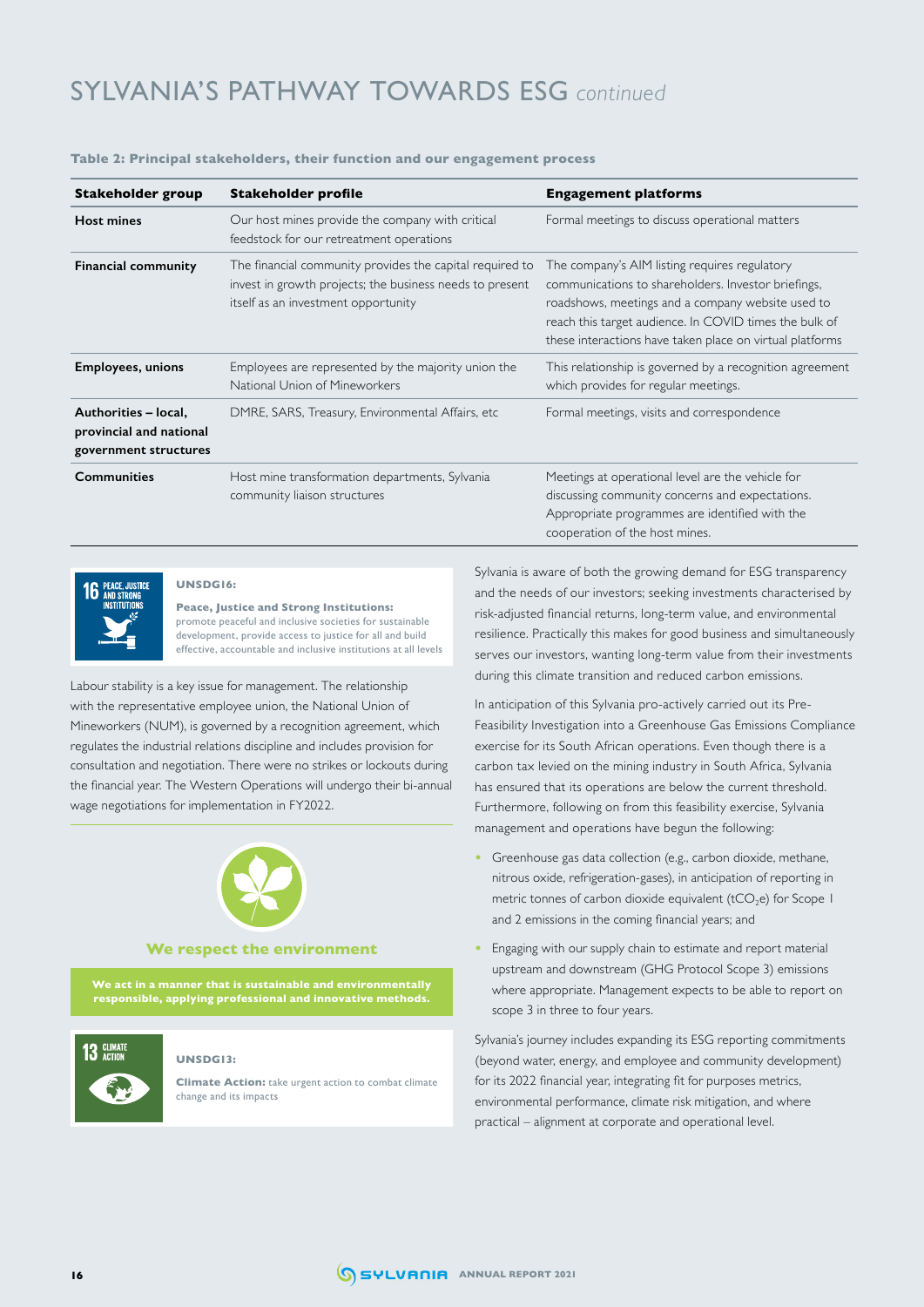On this basis the following is proposed:

- **• Combatting climate change risks and impacts in line with the United Nations Sustainable Development Goal 13 –** 
	- **•** Through an updated strategy which will consider Sylvania's ability to adapt to the adverse impacts of climate change, ensure climate resilience and move towards lowering greenhouse gas emissions;
	- **•** Strengthen resilience and adaptive capacity to climate-related hazards by including these in current risk management framework; and
	- **•** Improve education, awareness-raising and human and institutional capacity on climate change mitigation, adaptation, impact reduction.
- **• Reliable, and sustainable energy in line with the United Nations Sustainable Development Goal 17 –** 
	- **•** Investigate solar and heat exchange energy opportunities for the offices at each of the operations; and
	- **•** Report on energy efficiency projects implemented in the last five years at each of the operations.
- **• Sustainable management of water resources in line with the United Nations Sustainable Development Goal 7 –** 
	- **•** Investigate increased water-use efficiency, improve water quality by reducing pollution, eliminating dumping and minimising release of hazardous chemicals and materials, halving the proportion of untreated wastewater at each of the operations;
	- **•** Awareness and demarcation on site plans of the water resources at the operations (water-related ecosystems – wetlands, drainage lines, aquifers and clean and dirty storm water); and
	- **•** Report on increased water-use efficiency over the last 5 years at each of the operations.



## **UNSDG15:**

**Life on Land:** protect, restore and promote sustainable use of terrestrial ecosystems, sustainably manage forests, combat desertification and halt and reverse land degradation and halt biodiversity loss

Given that the SDO operates within the environmental footprint of our host mines, our environmental policies and practices are guided by those of our host mines. These standards apply to all our environmental aspects – water, energy and waste. The processing operations generate minimal waste; an outsourced, permitted contracting company is hired to transport hazardous waste to a designated landfill site. Nevertheless, the SDO plants maintain accurate and detailed environmental records. Incidents are dealt with in terms of legislative practice and host mines' emergency procedures.



### **UNSDG6:**

**Clean Water and Sanitation:** ensure availability and sustainable management of water and sanitation for all

In terms of water management, all Sylvania plants are included in the integrated water reticulation circuits of their host mines. The figures listed below do not take any water consumption figures of the host mine into account. Water enters the Sylvania circuit through the current arisings it receives from the host mine, and it leaves the circuit through either its products  $(Cr_2O_3$  concentrate or PGM concentrate) – or it is lost to the process (consumed) or alternatively through the tailings stream. The tailings are deposited onto a tailings dam, where most water is recovered into the return water dam, and recirculated to the host mine process. Losses on the tailings dams take the form of evaporation into the atmosphere. Make-up water is derived from the dewatering of the host mine underground mining areas.

## **Table 2: Total water usage at Sylvania operations (excluding host mine)**

| <b>Description</b>  | <b>FY2021</b> | <b>FY2020</b> | <b>FY2019</b> |
|---------------------|---------------|---------------|---------------|
| Water consumed      |               |               |               |
| in products $(m^3)$ | 71.113        | 60.500        | 62.000        |

The increase in water consumed is attributable to the increase in both feed and product.

#### AFFORDABLE AND<br>CLEAN ENERGY **UNSDG7:**



**Affordable and Clean Energy:** ensure access to affordable, reliable, sustainable and modern energy for all

Energy supply remains a concern for the company, given the ongoing power interruptions from the South African power utility, infrastructure vandalism and cable theft. Despite this, the teams have kept the plants running with minimal interruptions, and the throughput in tons of material per kWh consumed is increasing.

## **Table 3: Average tons treated per kWh**